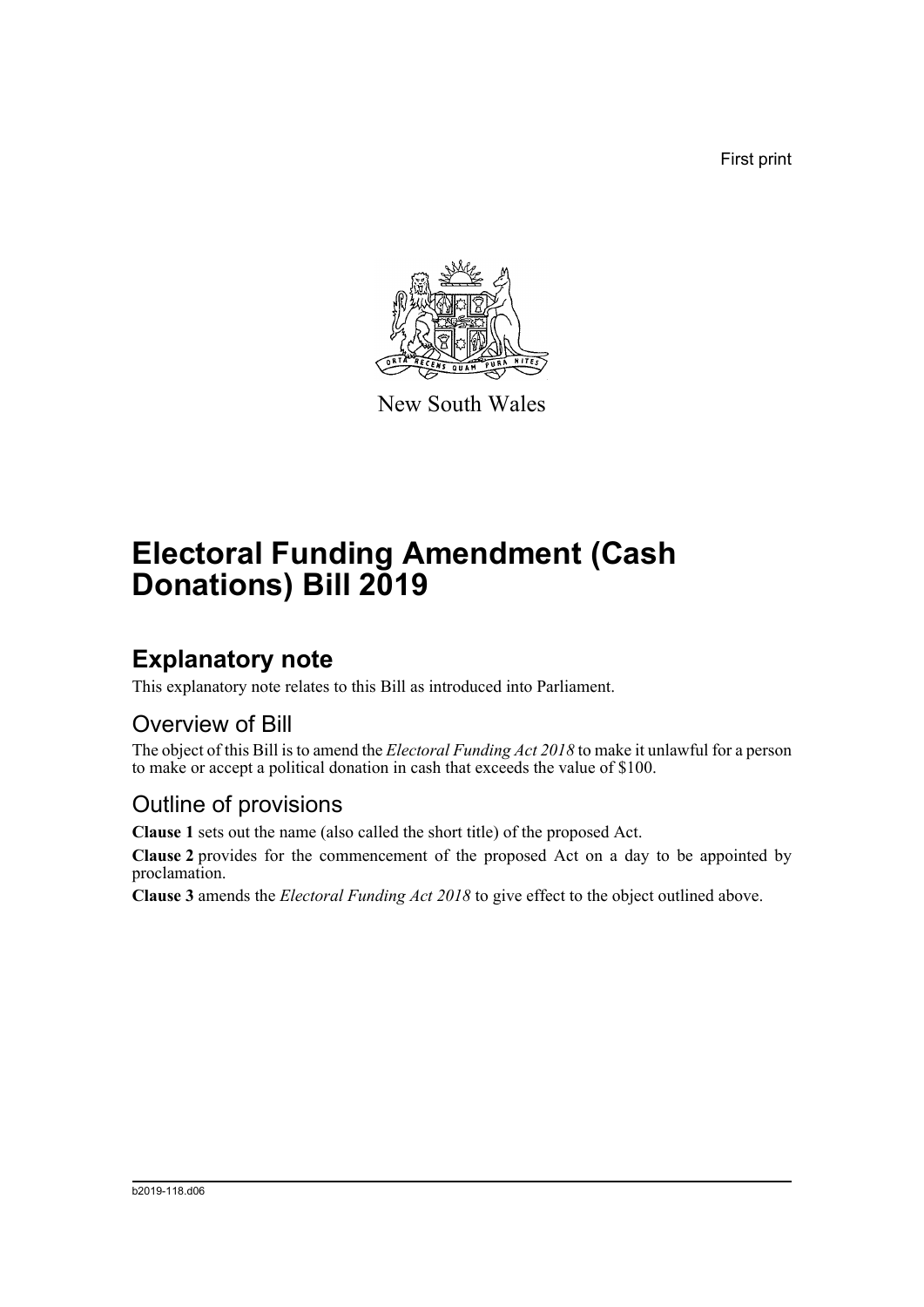First print



New South Wales

# **Electoral Funding Amendment (Cash Donations) Bill 2019**

### **Contents**

|                                               | Page                |
|-----------------------------------------------|---------------------|
| Name of Act                                   |                     |
|                                               |                     |
| Amendment of Electoral Funding Act 2018 No 20 |                     |
|                                               | 1<br>2 Commencement |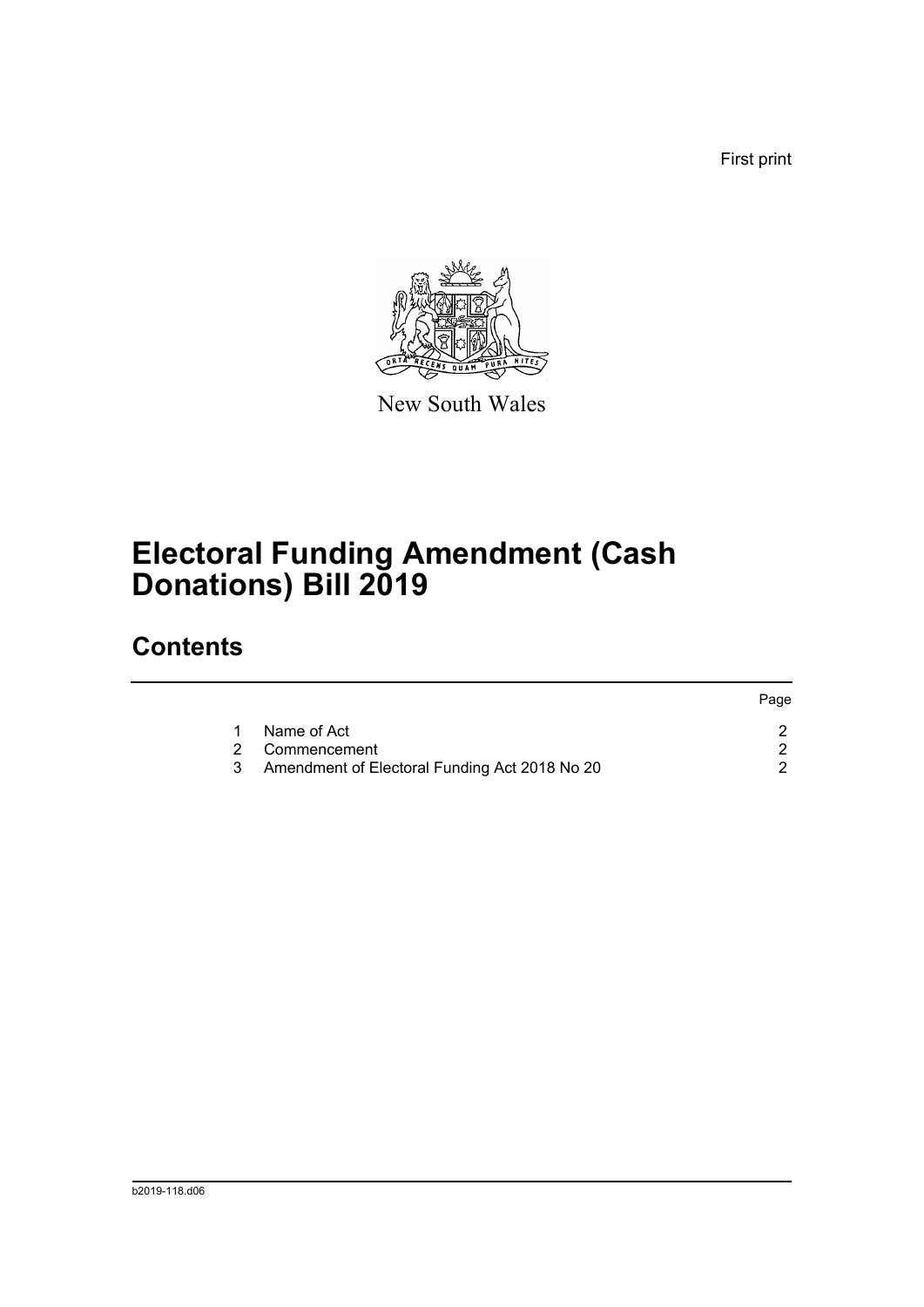

New South Wales

# **Electoral Funding Amendment (Cash Donations) Bill 2019**

No , 2019

#### **A Bill for**

An Act to amend the *Electoral Funding Act 2018* to prohibit the making or acceptance of political donations in cash that exceed the value of \$100.